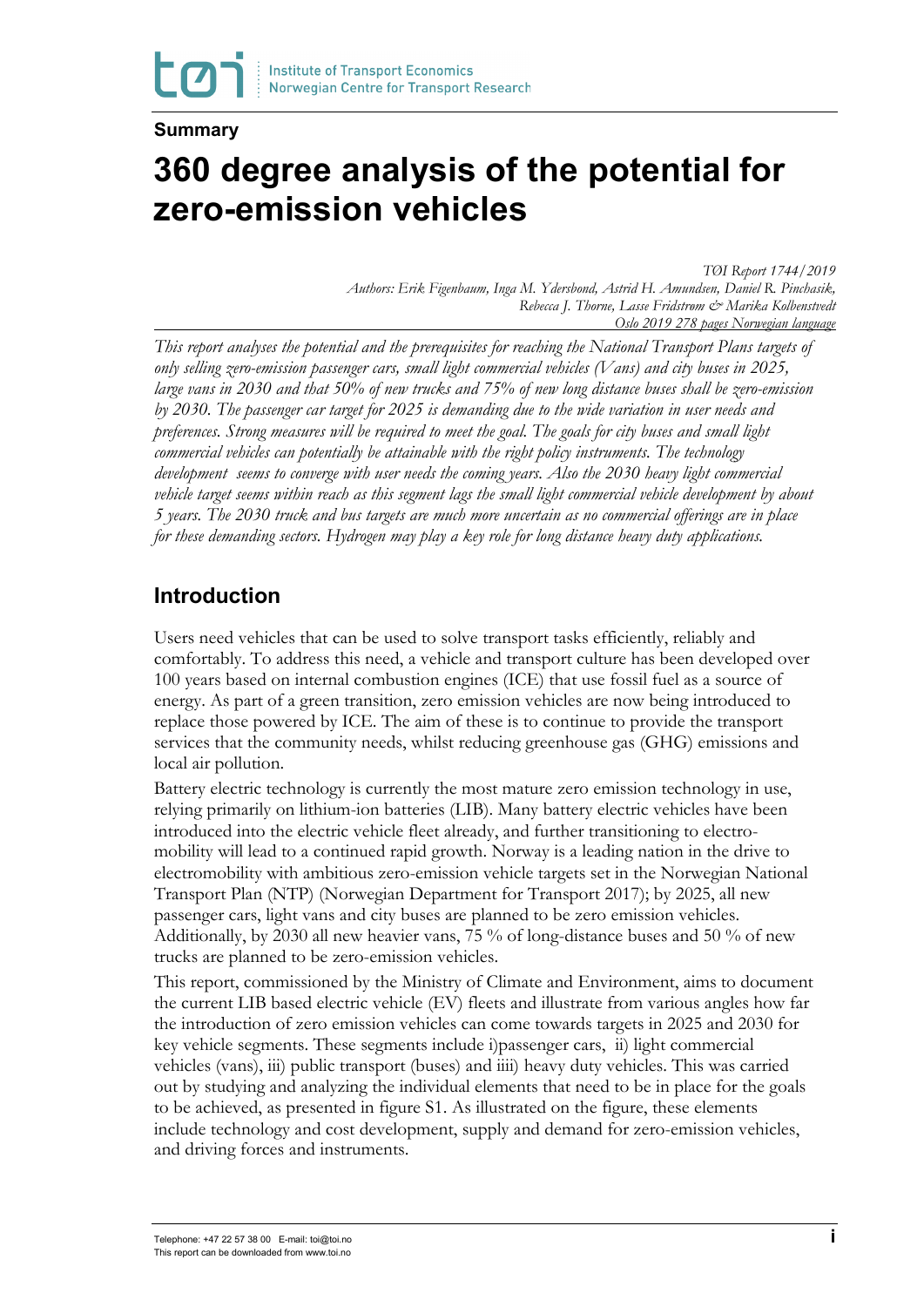

*Figure S1: Elements that affect the ability to reach the zero emission vehicle targets in the Norwegian National Transport Plan (NTP).*

# **Background**

Battery electric vehicles have thrived in the Norwegian market. Going forward from 2020- 2025, and again on until 2030, it is expected that there will be further great upheaval in the vehicle market. The share of new battery electric passenger vehicle sales passed 40 % in 2019, with another 13 % comprised of plug-in hybrids, meaning a total of 55 % of passenger vehicles have the opportunity to be powered from grid electricity. Sales in the van segment are not as high, with the market share for electric vans at approximately 6 % in 2019. The year 2019 also marks a breakthrough year for electric buses, with over 420 electric buses planned for Norwegian cities in 2020 and 199 on the read at the end of 2019. The first demonstration projects with electric trucks have also started.

But it is in the passenger car market that the major changes have taken place; in the year 2009 fewer than 200 new electric cars were registered, but ten years later in 2019 more than 65000 electric vehicles were registered. This is largely due to incentive use (which is more powerful than in the van market), with exemptions from value added tax (VAT), one-off sales tax and traffic insurance tax, reduced benefit taxation and some additional local benefits. In addition, usage characteristics have proven compatible with many user patterns, especially with a little support from fast chargers along longer trips. Electric passenger cars have become so favorable to buy and use that they have emerged despite the range and charging speed restrictions (which are particularly relevant in winter). The purchase price is lower or about the same as for petrol and diesel vehicles and the annual costs are significantly lower.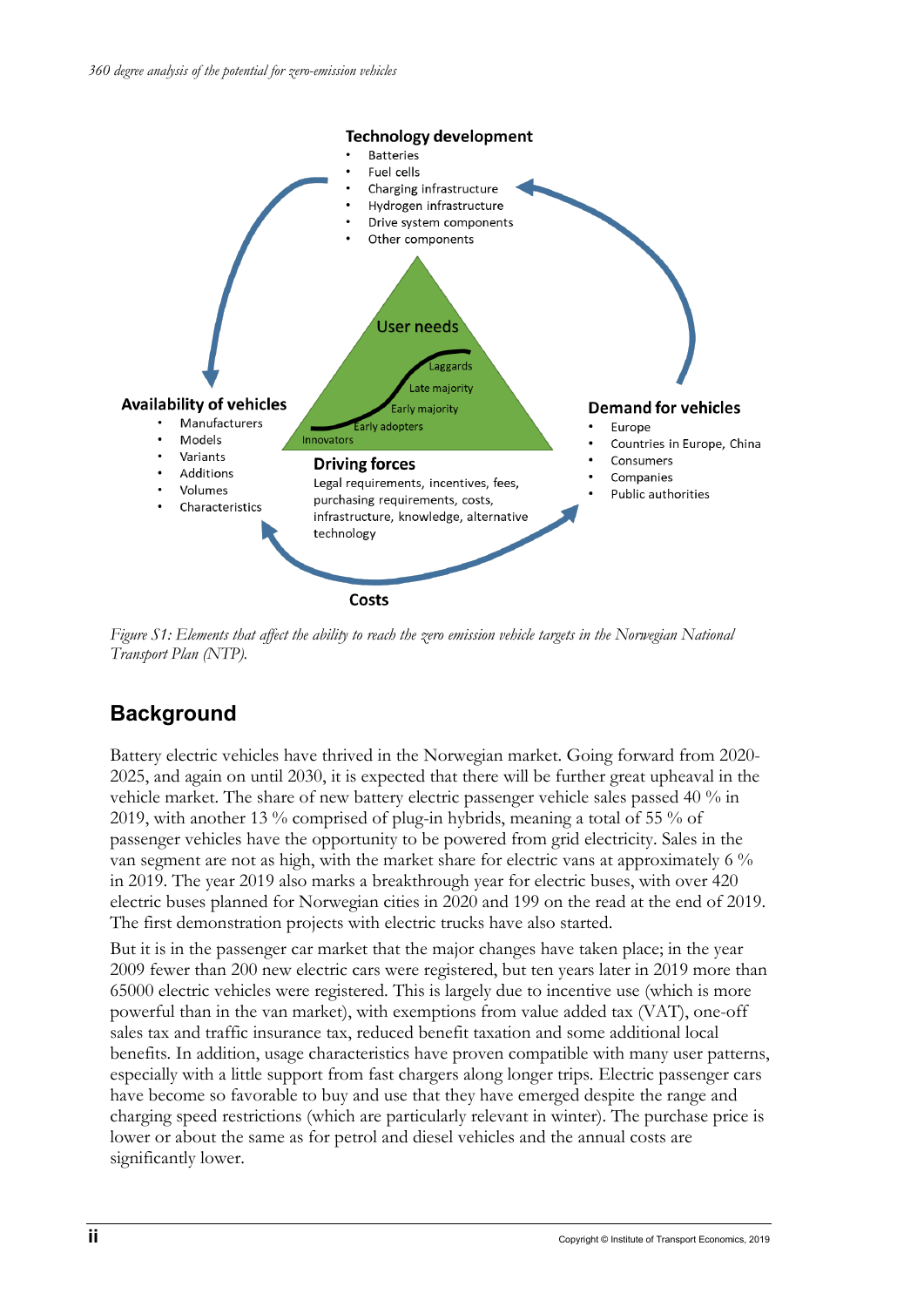For vans, the policy scope has been a little too limited, the VAT exemption has no effect and the one-off tax exemption is a minor advantage because diesel vans have lower one-off fees than passenger cars. Annual costs are on par or lower than for diesel vehicles, but the overall user experience and economics have not been favourable enough to date. The bus market is driven by tenders, which means that development can proceed rapidly when the technology is mature enough for ordinary route usage in Norwegian cities, and economics are acceptable. For trucks, there are so few pilot projects that the cost side is little known and more knowledge is needed on how to develop this market.

Whilst complementary to battery electric technology - hydrogen fuel cell vehicles are now considered less relevant within cities, although various test projects are underway. This technology is considered more relevant for long-range vehicles.

# **Methodology**

A wide range of approaches, and different methods of analysis was used, to assess i) key drivers for the market and ii) whether the NTP objectives are achievable. Existing research and other knowledge was summarized through literature and document analyzes. In addition, separate calculations were made with models that calculate disaggregated purchase prices and annual costs (TØI-TCO), a similar model for freight transport, and a model for bus costs. Previous use of a stocks-flow cohort model was also summarised, in which various outcomes of policy changes were analyzed for the passenger car market. Furthermore, the effects of regulations and directives in the European Union (EU) were assessed together with other driving forces that may affect the vehicle market.

# **Key drivers**

Research shows that the main driver for electrification of the transport sector is the international climate and environmental focus, which in turn has made the EU adopt stringent requirements for new vehicle  $CO<sub>2</sub>$  emission limits, as shown in figure S2. In addition, China and California have also adopted demands for the sale of increasing shares of electric vehicles in the future. New technology, primarily the development of Lithium battery technology, has made such demands possible.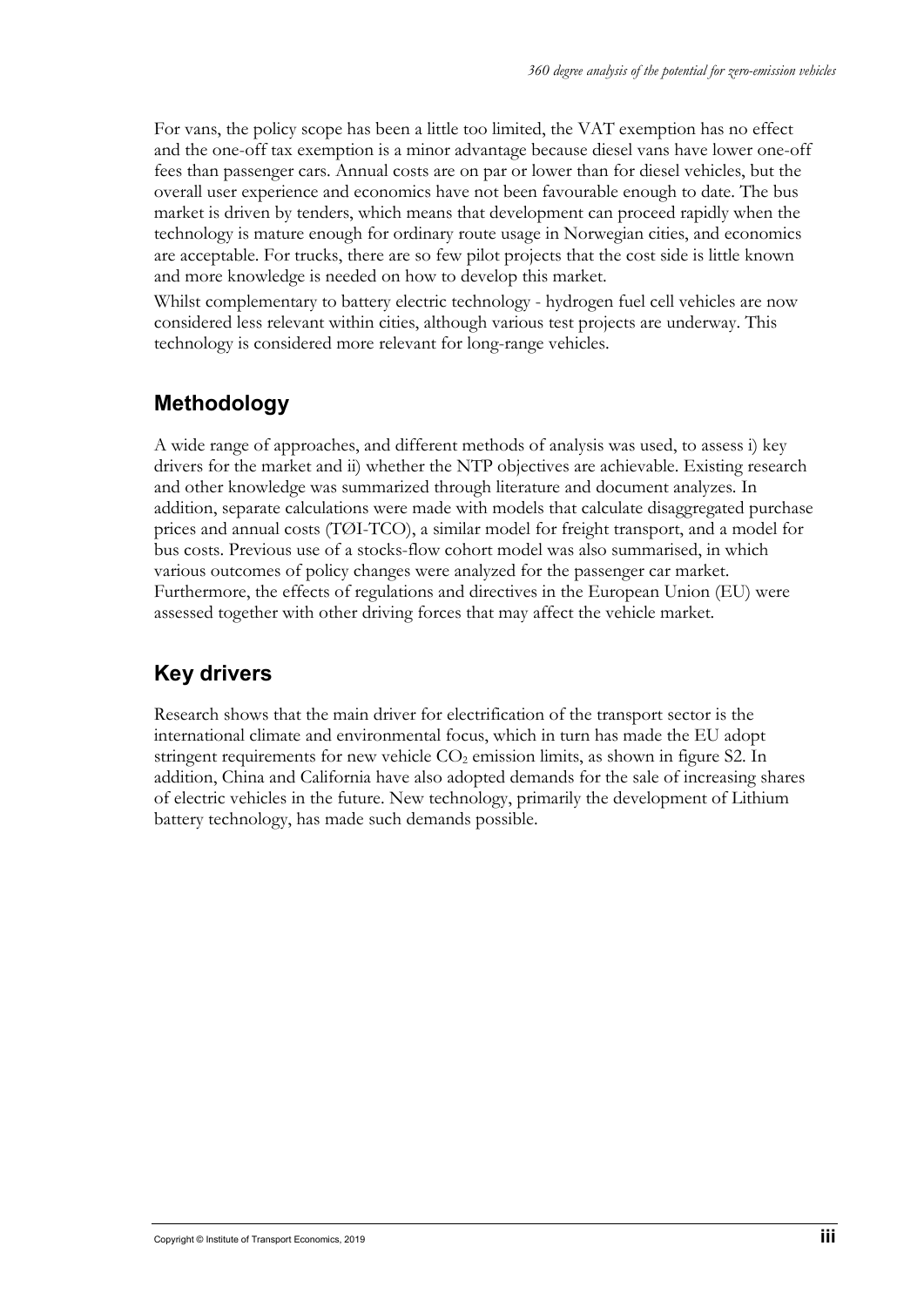

*Figure S2: The dynamics that the EU's requirements for new vehicle CO2 emission limits create in the zero emission vehicles markets.*

This has led to a rapid and comprehensive technological development, and the beginning of European electromobility industrialization. Electric vehicles have been sold and tested in early markets such as Norway where strong incentives have meant that the technology has become more competitive with conventional vehicles at an earlier date than in other countries. From 2020, EU requirements for passenger vehicles will have full effect with heavy fines if the targets are not met. Thus, the market is in an expansion phase where electric vehicles are becoming standard products with most vehicle manufacturers. Where the vehicles end up, and how many will be sold beyond the EU minimum requirements, depends on how effective countries are in becoming organized for users to ensure positive experiences, and how they disseminate knowledge in society.

In Europe, the EU is thus the major electromobility driver with the requirement to reduce the average  $CO<sub>2</sub>$  emissions from new passenger vehicles, vans and trucks. Requirements by 2025 and 2030 are so stringent that electrification of all or part of the model range is inevitable. If manufacturers do not meet the requirements, then fines are so large that completing the requirement is a better option. China has similarly stringent requirements for quota shares with zero emissions vehicles. The EU requirements trigger the development of electric vehicles to a large extent. It is estimated that globally vehicle manufacturers will invest  $\epsilon$  300 billion in electrification over the coming years, of which approx. 45 % will be invested in China. This means that there is also a corresponding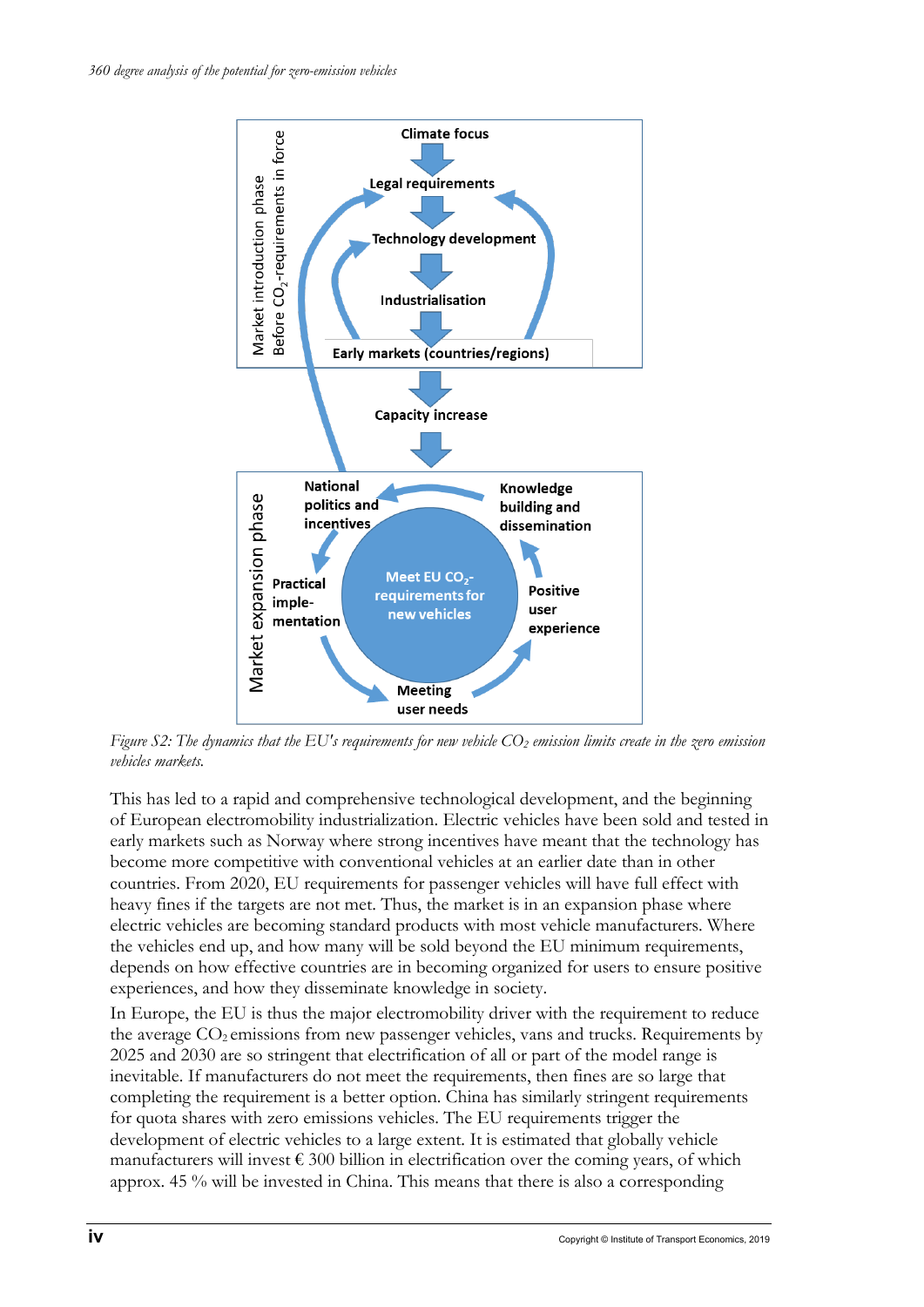industrialization and development of battery technology. Thus, investment decisions are made and development costs are to be regarded as depreciated costs when production starts. In a situation where one has to produce in order to meet legal requirements, this cost may not entirely be passed on to purchasers of electric vehicles.

The regulatory requirements will mean that (in the passenger car market) approximately 1.9 million electric vehicles and 0.9 million plug-in hybrid vehicles must be sold in 2025, and 4.3 million and 2.2 million respectively in 2030, in order for the  $CO<sub>2</sub>$  requirement to be achieved. The actual number may be higher, depending on how far down the emissions from Internal Combustion Engine vehicles may come. In the light commercial vehicle market, 0.26 and 0.64 million electric vans will probably need to be sold in 2025 and 2030, respectively. Trucks are sold in smaller volumes, which means that the  $CO<sub>2</sub>$  requirement could lead to sales of 16000-28000 zero-emission trucks sold in Europe in 2025 and 32000-  $60000$  in 2030. For city buses there are as of yet no corresponding  $CO<sub>2</sub>$  requirements, but the EU requirements for public procurement of buses will provide a solid boost for battery electric city buses and should ensure a minimum sales of 20-40 per cent of the city buses sold. Hydrogen is particularly interesting for truck operation over longer distances. Hydrogen has low priority among passenger car and light commercial vehicles manufacturers (with a couple exceptions). It therefore seems unlikely that hydrogen vehicles will have a major role in meeting  $CO<sub>2</sub>$  requirements in these vehicle segments. The same goes for city buses.

The development is also expected to be driven in the future by (partially) new stakeholders, including manufacturers such as Tesla, Nikola and various Chinese manufacturers who seek new opportunities in Europe. Additionally, charging infrastructure is being developed and partly operated by new stakeholders, and increasingly also by gas station companies. National policy controls not only the volume of sales in a country, but also which countries are prioritized by vehicle manufacturers when new models are launched.

Barriers to the technology, as shown in figure S3, include technology limitations, lack of knowledge, lack of consensus on charging solutions, existing transport habits, and infrastructure that is not yet fully integrated with the rapid development of the fleet, and which is not capable of handling large variations in transport volume throughout the year. This competes against a system that has been optimized for over 100 years powered by ICE. Barriers are reduced over time with better technology and with increasing knowledge through use, and with an increase in the number of demanding customers.

Other trends such as population growth and the growing number of elderly people in Norway will probably not reduce the demand for transport by vehicles until 2030. Automation of vehicles is likely to take a long time to establish (in a sound manner) for Norwegian winter traffic conditions, and is not expected to limit the demand for electric vehicles up to 2030. In fact, the effect may even be the opposite, i.e. that during the drive towards automation the vehicles are made safer and more comfortable to drive, but still require a driver, which will contribute to increased sales of electric vehicles and vehicles in general, and thus increased traffic. It is also considered unlikely that trends such as micromobility or vehicle sharing in the foreseeable future will reduce vehicle purchases significantly the coming 10 years.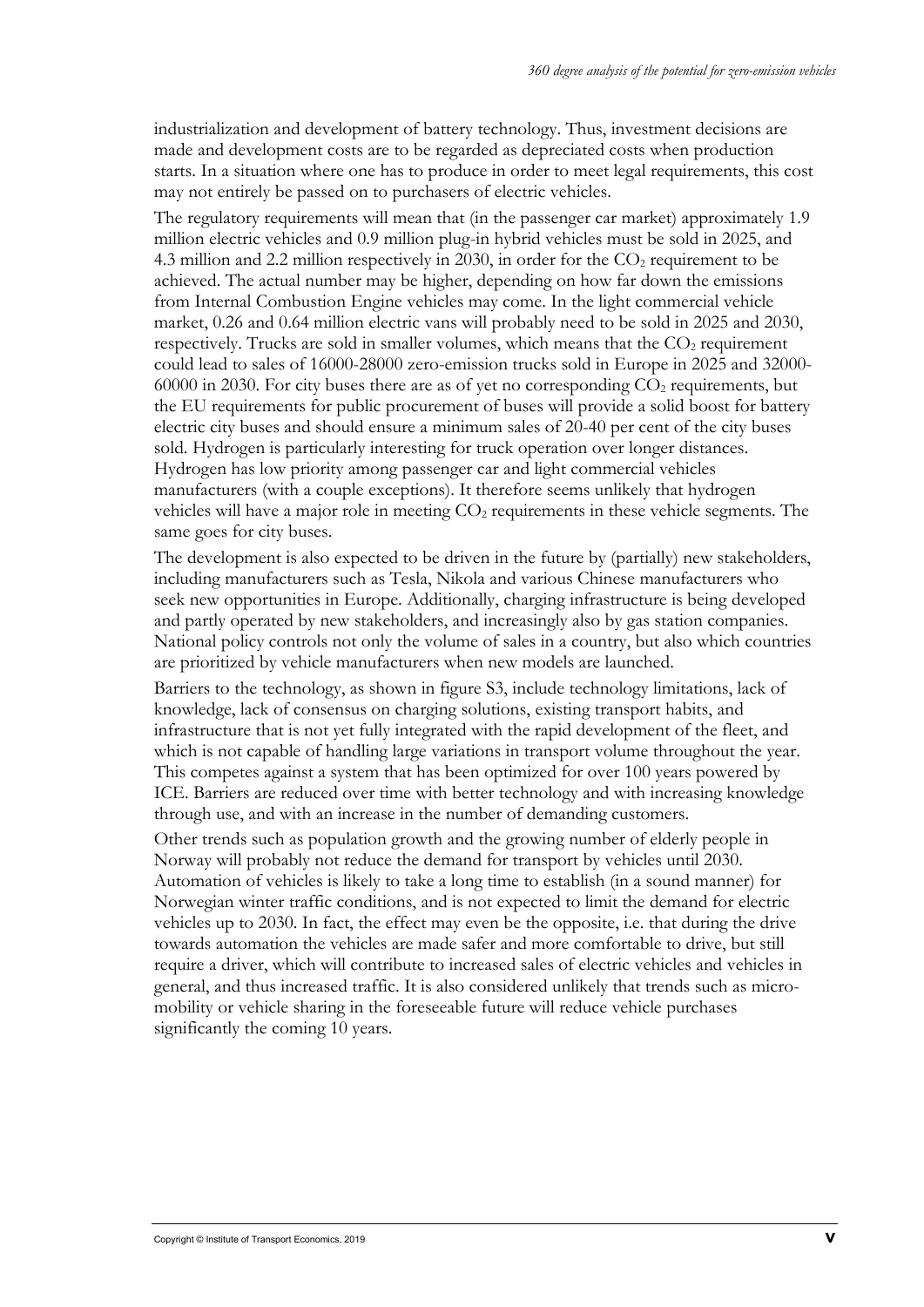

*Figure S3: Drivers and barriers to a market dominated by zero emission vehicles.*

#### **Passenger car segment**

The passenger car market is facing a major upheaval. A large number of electric vehicles and plug-in hybrid models will be launched in the period 2019-2022, and existing models will be renewed and get longer range. This upheaval will make it easier for the automotive industry to meet the requirements for average  $CO<sub>2</sub>$  emission targets of new vehicles in the EU, which are strengthened towards 2025 and 2030, and to meet quota requirements for the sale of electric vehicles in China. The investment in electric vehicles is greater than the investment in plug-in hybrid vehicles. Within the passenger vehicle market, a continuous price and model range will be developed from the smallest and cheapest electric vehicles to the largest and most expensive luxury vehicles. More users will thus be able to find vehicles with suitable range to meet their transport needs at a cost they can afford, but there may be some flexibility limitations. Vehicles launched the coming years will also be able to recharge faster.

The purchase price of compact size electric vehicles has, thanks to the tax exemptions, matched petrol and diesel vehicles since approx. 2015 with small batteries, and from 2019 with large batteries. Annual costs became compatible as early as 2012, which has resulted in the rapid market expansion from that year. From 2023 to 2025, electric vehicles are expected to become a socially economically profitable climate measure in Norway.

### **Van segment**

In the van segment, the market for electric variants has been slow. It is expected to improve in 2020, but it will not be until 2021 that the major upheaval is expected. A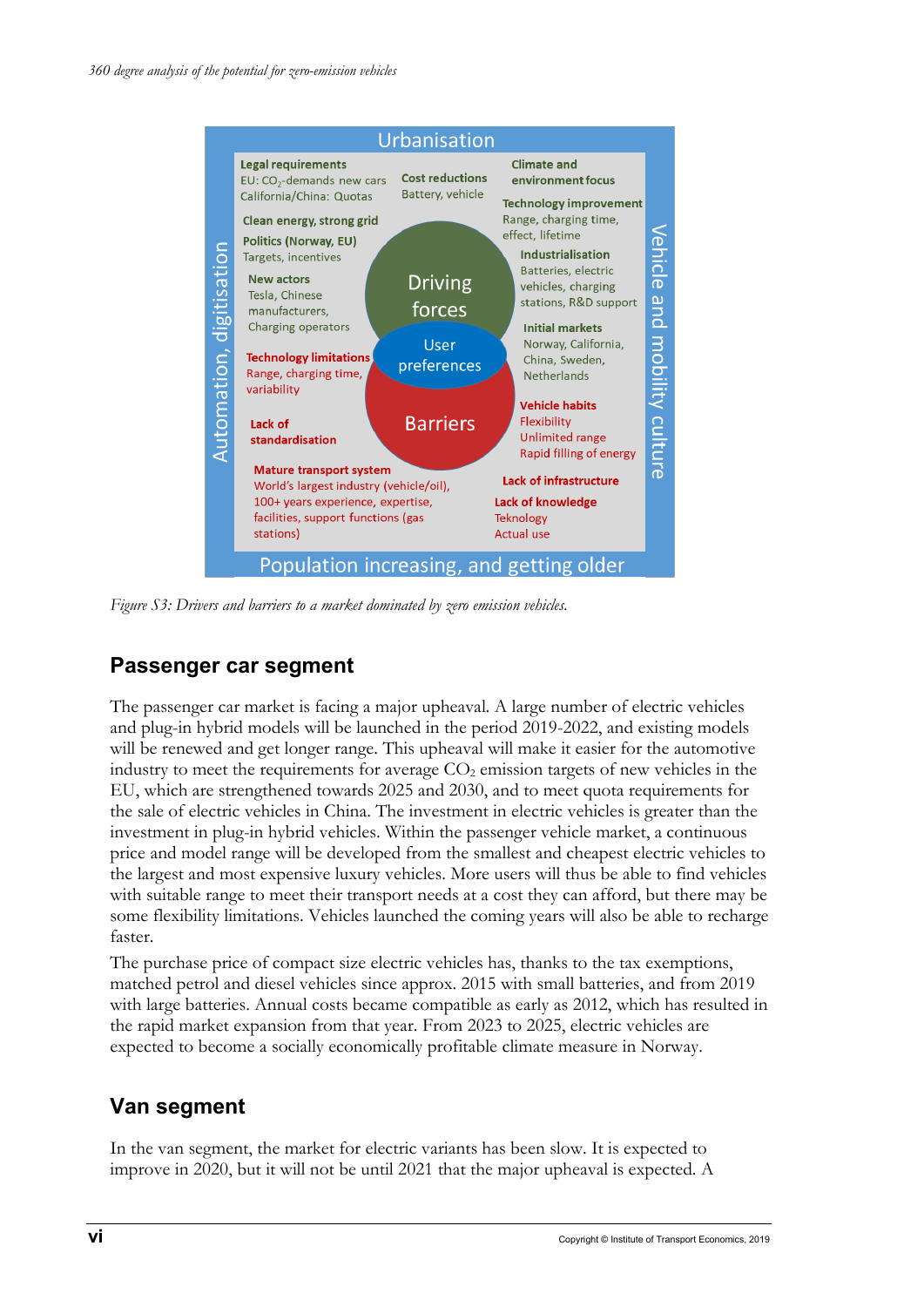majority of small van models are then expected to have a battery-electric variant that can meet the needs of most van users. Electric vans have not yet achieved cost parity upon purchase price, as mentioned, since there are fewer incentives available than for passenger cars. Purchase price parity is expected to be achieved in 2022-2023, but in terms of annual costs, electric vans have been compatible for the last 2-3 years. By 2021, producer costs are expected to have fallen so much that electric vans can become socio-economically viable.

# **Bus segment**

Most bus manufacturers already have (or are about to launch) battery-electric powered city buses of all sizes. These buses are tailored to local operating conditions in terms of battery size, range, heating and cooling, and charging solutions, and route patterns are adapted to enable full route usage. As a result, there are no longer any major technical or accessibility barriers to increased use of battery electric city buses. The annual costs (as of 2019) are higher than for corresponding ICE vehicles, but are expected to fall rapidly towards 2025 where electric buses can become cost competitive. This is given that the battery lasts the life of the tender the bus is used in, or that a battery warranty can be provided within a cost corresponding to the savings in annual maintenance compared to diesel operation. Battery life uncertainty can be eliminated through such maintenance agreements with bus suppliers. It is not yet possible to know more about battery lifetime before buses are in normal operation under Norwegian conditions.

The city bus segment is controlled through tenders where the requirements for buses can be specified so that battery electric buses becomes the preferred option.

Long-haul buses are more uncertain and the assessments are the same as for long-haul trucks.

# **Truck segment**

Trucks are at the very beginning of a market introduction and will gradually come into series production from 2020-2022. It is an open question whether hydrogen or batteryelectric solutions are the optimal alternatives for long-distance driving, while for urban logistics and other applications in the city, battery-electric solutions are expected to be the major player due to the low cost of electricity, and because many of these vehicles return to the depot every day where they can be recharged.

As yet, there is very little experience in practical operation, meaning that there is high uncertainty about the cost of batteries and the complete battery electric truck, as well as the lifetime of the batteries. There is also great uncertainty about the cost of hydrogen solutions and operation. It is therefore not possible to conclude wether or not the 2030 target can be met.

### **Summary of target progress**

The goals in NTP for the introduction of zero-emission vehicles are five and ten years ahead, respectively. Therefore some vehicle models for sale in 2019 will still be for sale in 2025. Most of the models launched in 2020-2021 will still be on sale in 2025, possibly with a minor mid-life update. This means that much is already known about vehicle models that will be on sale in 2025, and it is easier to assess resulting progress towards 2025 targets than for those in 2030. In 2025, according to NTP targets, only zero-emission passenger